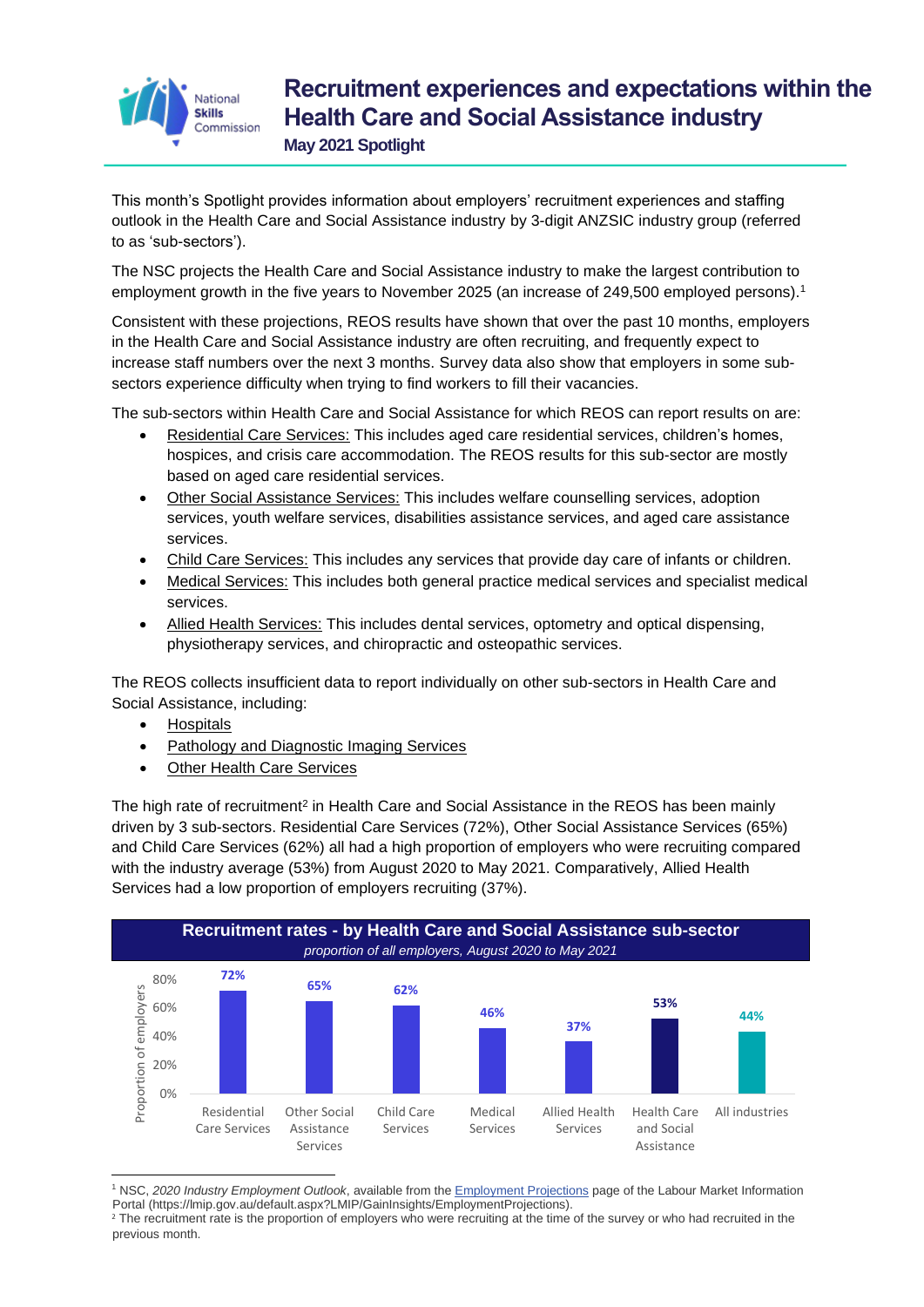The chart below shows whether employers recruited due to a new position, turnover or both. Employers in Health Care and Social Assistance recruited for new positions at a similar rate as that for all industries. However, the proportion that recruited only to replace staff (34%) was much higher compared with the all industries average (24%). The Residential Care Services (49%) and Child Care Services (40%) sub-sectors had particularly high proportions of employers that recruited only to replace staff. On the other hand, the Other Social Assistance Services sub-sector had a high proportion of employers (20%) that recruited due to new positions only.



For most sub-sectors, the rate of recruitment difficulty was in line with the average for all industries (46%). However, recruitment difficulty was high in Child Care Services (55%) and low in Medical Services (37%). <sup>3</sup> Occupations within Health Care and Social Assistance for which employers commonly reported recruitment difficulty include Early Childhood Teachers, Child Carers, Dental Assistants, and Aged and Disabled Carers.



<sup>&</sup>lt;sup>3</sup> The low rate of recruitment difficulty in Medical Services is driven by recruitment for Receptionists and General Clerks. The limited data available for General Practitioners and Resident Medical Officers suggest that the recruitment difficulty rate for these occupations is very high.